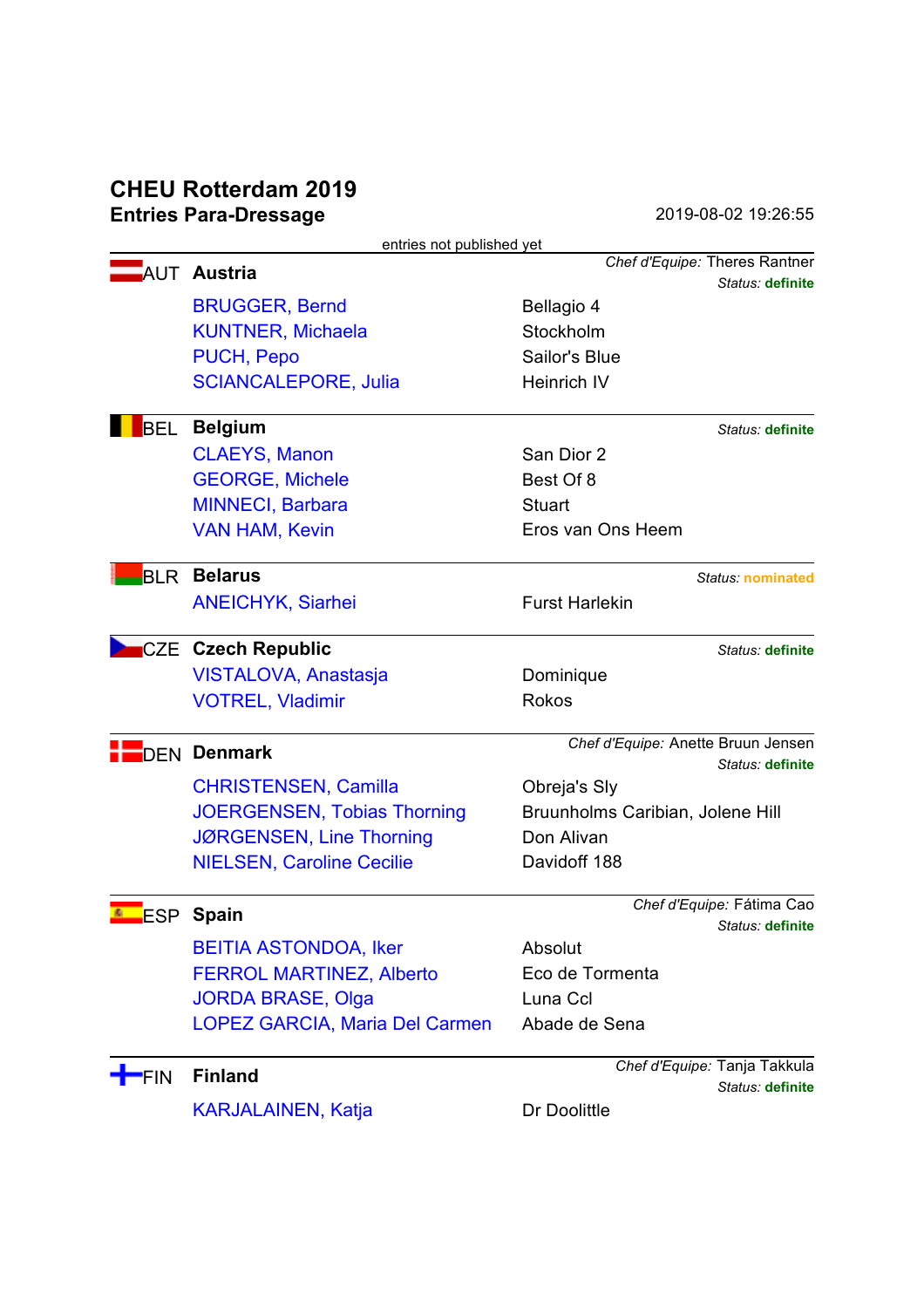|                   | <b>KERTTUNEN, Jessica</b><br>KIVIMÄKI, Jaana<br><b>REITTI, Pia-Pauliina</b> | Westside<br>Legolas<br>Supremo |                                                  |  |
|-------------------|-----------------------------------------------------------------------------|--------------------------------|--------------------------------------------------|--|
| <b>FRA France</b> |                                                                             |                                | Chef d'Equipe: Fanny Delaval<br>Status: definite |  |
|                   | <b>EL SARAKBY, Adib</b>                                                     | Walk Of Fame II                |                                                  |  |

JAGUELIN, Camille Wimke MISLIN, Cloé Don Caruso

DURWARD - AKHURST, Mari Sky O'Hara GREENHILL, Nicky Betty Boo WELLS, Sophie C Fatal Attraction WILSON, Georgia Midnight

DRESING, Heidemarie la Boum 20 MISPELKAMP, Regine Look At Me Now PHILIPP, Elke Fuerst Sinclair 3 ZEIBIG, Steffen Feel Good 4

## GRE **Greece** *Status:* **definite**

PANTECHAKI, Dimitra Eleni Miss Olimpia

ADDISON, Tamsin Donna Siesta GAFFNEY, Rosemary Jean Werona KERR-HORAN, Kate Serafina T MURPHY, Michael Skjoldsgaard Hippo-v.

LUNGHI, Federico Dance Valley M MORGANTI, Sara Royal Delight SALVADE', Francesca Cliver-Vitz SEMPERBONI, Carola **Paul** 

Walk Of Fame II

GBR **Great Britain** *Chef d'Equipe:* George Sharples *Status:* **definite**

GER **Germany** *Chef d'Equipe:* Britta Bando *Status:* **nominated**

IRL **Ireland** *Chef d'Equipe:* Dara Kearney *Status:* **definite**

ITA **Italy** *Chef d'Equipe:* Luigi Ferdinando Acerbi *Status:* **definite**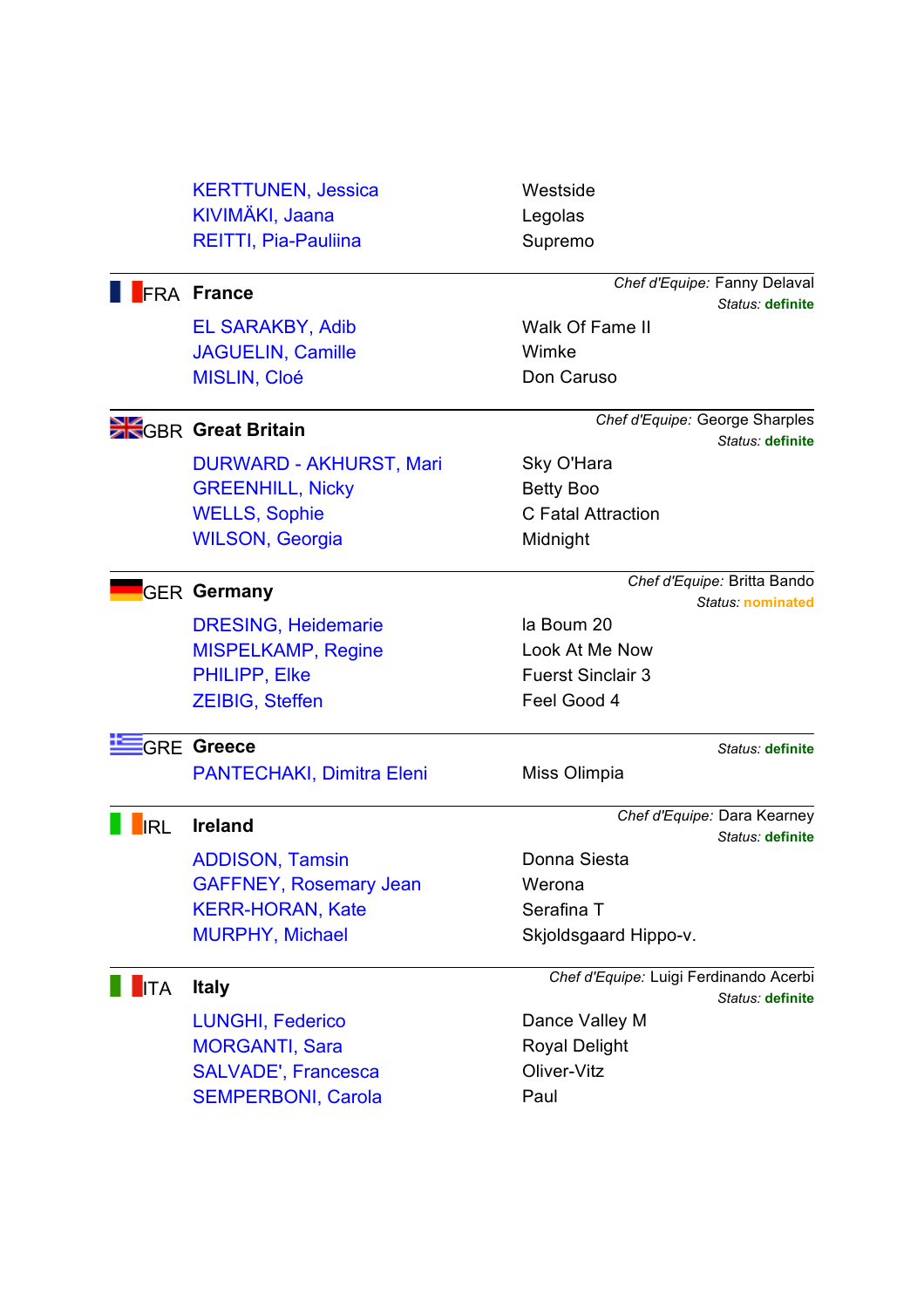| LAT               | Latvia                          |                                  | Status: definite                                  |
|-------------------|---------------------------------|----------------------------------|---------------------------------------------------|
|                   | <b>SNIKUS, Rihards</b>          | King Of The Dance                |                                                   |
|                   | NED Netherlands                 |                                  | Chef d'Equipe: Joyce Heuitink<br>Status: definite |
|                   | <b>DEN DULK, Nicole</b>         | Wallace N.O.P.                   |                                                   |
|                   | <b>HORST, Rixt van der</b>      | Findsley                         |                                                   |
|                   | <b>HOSMAR, Frank</b>            | Alphaville N.O.P.                |                                                   |
|                   | <b>VOETS, Sanne</b>             | Demantur Rs2 N.O.P.              |                                                   |
| <b>NOR Norway</b> |                                 | Chef d'Equipe: ingeborg simensen |                                                   |
|                   |                                 |                                  | Status: definite                                  |
| team              | <b>LUNDQVIST, Tonje</b>         | Spender                          |                                                   |
|                   | <b>DOKKAN, Jens Lasse</b>       | Aladdin                          |                                                   |
|                   | <b>JOHNSEN, Anita Hennie</b>    | Lindegaard Lucky                 |                                                   |
|                   | STØRSETH, Hege                  | <b>Hoennerups Force</b>          |                                                   |
|                   | POL Poland                      |                                  | Status: definite                                  |
|                   | <b>BIGAJ, Maciej</b>            | Liverpool                        |                                                   |
|                   | <b>POR Portugal</b>             |                                  | Chef d'Equipe: Claudia Matos                      |
|                   |                                 |                                  | Status: definite                                  |
|                   | NEVES, José Augusto             | Vendetto C                       |                                                   |
|                   | <b>TEIXEIRA, Inês</b>           | Giraldo Sernadinha               |                                                   |
|                   | <b>VEIGA, Ana Isabel Mota</b>   | Convicto                         |                                                   |
|                   | <b>RUS Russia</b>               |                                  | Status: definite                                  |
|                   | <b>KOLOSOV, Vladislav</b>       | Laurentio II                     |                                                   |
|                   | <b>KOZICHEVA, Anastasia</b>     | Cascadeur                        |                                                   |
|                   | <b>MARTYANOVA, Natalia</b>      | Quinta                           |                                                   |
|                   | PRONSKIY, Vladislav             | Silva Le Andro                   |                                                   |
|                   | <b>ULI</b> SVK Slovakia         |                                  | Status: definite                                  |
|                   | <b>KRIVOSUDSKA, Lucia</b>       | Amadeus 791                      |                                                   |
|                   | <b>VLADOVICOVA, Lucia</b>       | Sterngreifer                     |                                                   |
|                   | <b>SWE Sweden</b>               |                                  | Chef d'Equipe: Agneta Aronsson                    |
|                   |                                 |                                  | Status: definite                                  |
|                   | <b>ETZNER JAKOBSSON, Louise</b> | Zernard                          |                                                   |
|                   | <b>GRIMMENHAG, Felicia</b>      | Tarot E                          |                                                   |